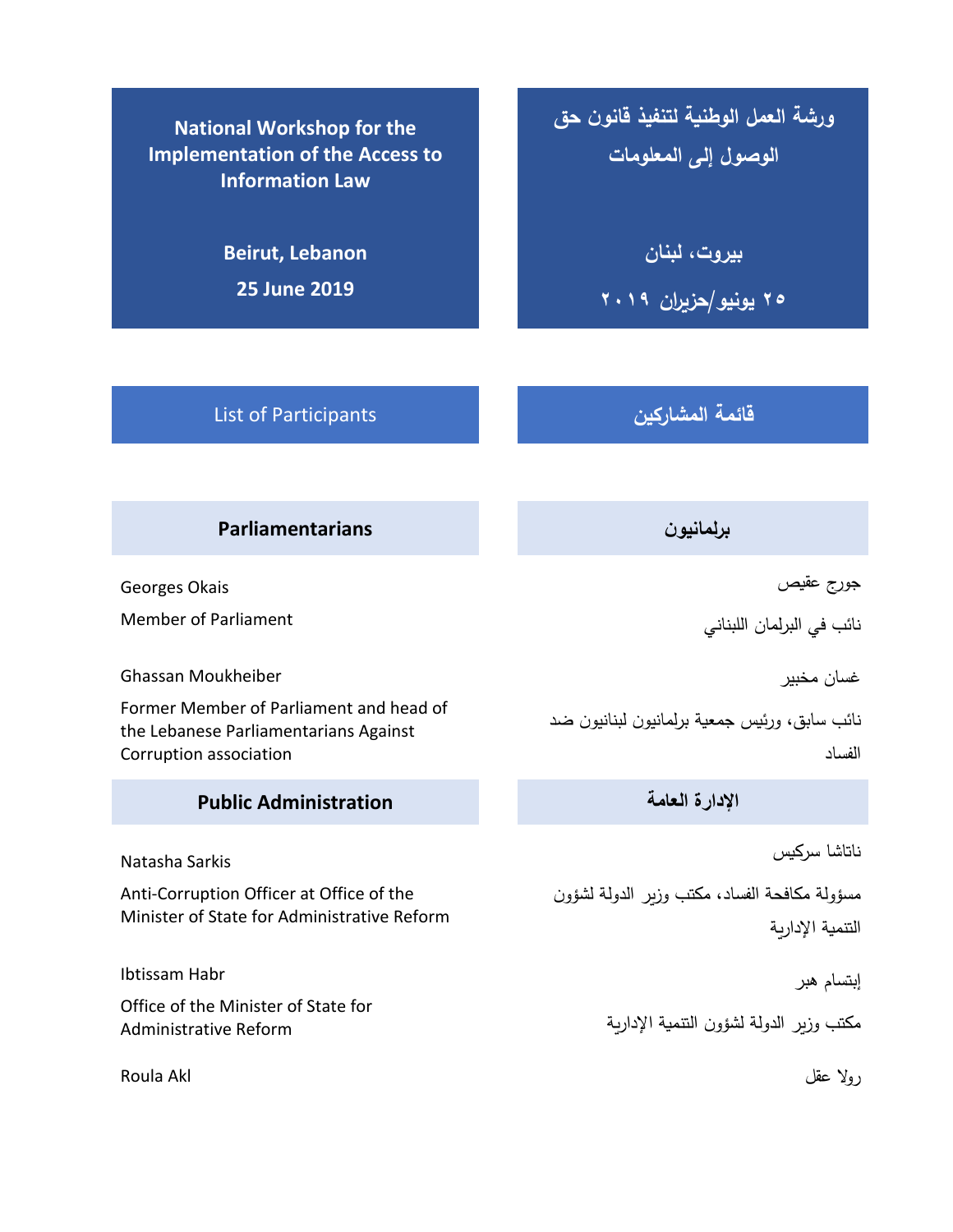| Office of the Minister of State for<br>Administrative Reform                   | مكتب وزير الدولة لشؤون التتمية الإدارية               |
|--------------------------------------------------------------------------------|-------------------------------------------------------|
| Ali Berro                                                                      | علي برو                                               |
| Senior Analyst at Office of the Minister of<br>State for Administrative Reform | محلل رئيس، مكتب وزير الدولة لشؤون التتمية<br>الإداربة |
| Maria Baissari Al Draibi                                                       | ماريا بيسري الدريبي                                   |
| Ministry of Interior and Municipalities                                        | وزارة الداخلية والبلديات                              |
| Suzanne Abou Chakra                                                            | سوزان أبو شقرا                                        |
| Bassel Fleihan Finance Institute                                               | معهد باسل فليحان المالى والإقتصادي                    |
| Judge Mireille Daoud                                                           | القاضية ميراي داوود                                   |
| Ministry of Justice                                                            | وزارة العدل                                           |
| Houry Dersarkissian                                                            | هوري ديرسركيسيان                                      |
| Central Inspection                                                             | التفتيش المركزي                                       |
| Micheline Azzi                                                                 | ميشلين قزي                                            |
| Ministry of Economy and Trade                                                  | وزارة الإقتصاد والتجارة                               |
| Lina Abou Mrad                                                                 | لينا أبو مراد                                         |
| Ministry of Public Health                                                      | وزارة الصحة العامة                                    |
| Rania Dika                                                                     | رانيا ديكا                                            |
| Ministry Of Environment                                                        | وزارة البيئة                                          |
| Najah Hamdan                                                                   | نجاح حمدان                                            |
| National School of Administration                                              | المدرسة الوطنية للإدارة                               |
| Leila El-Hassan                                                                | ليلى الحسن                                            |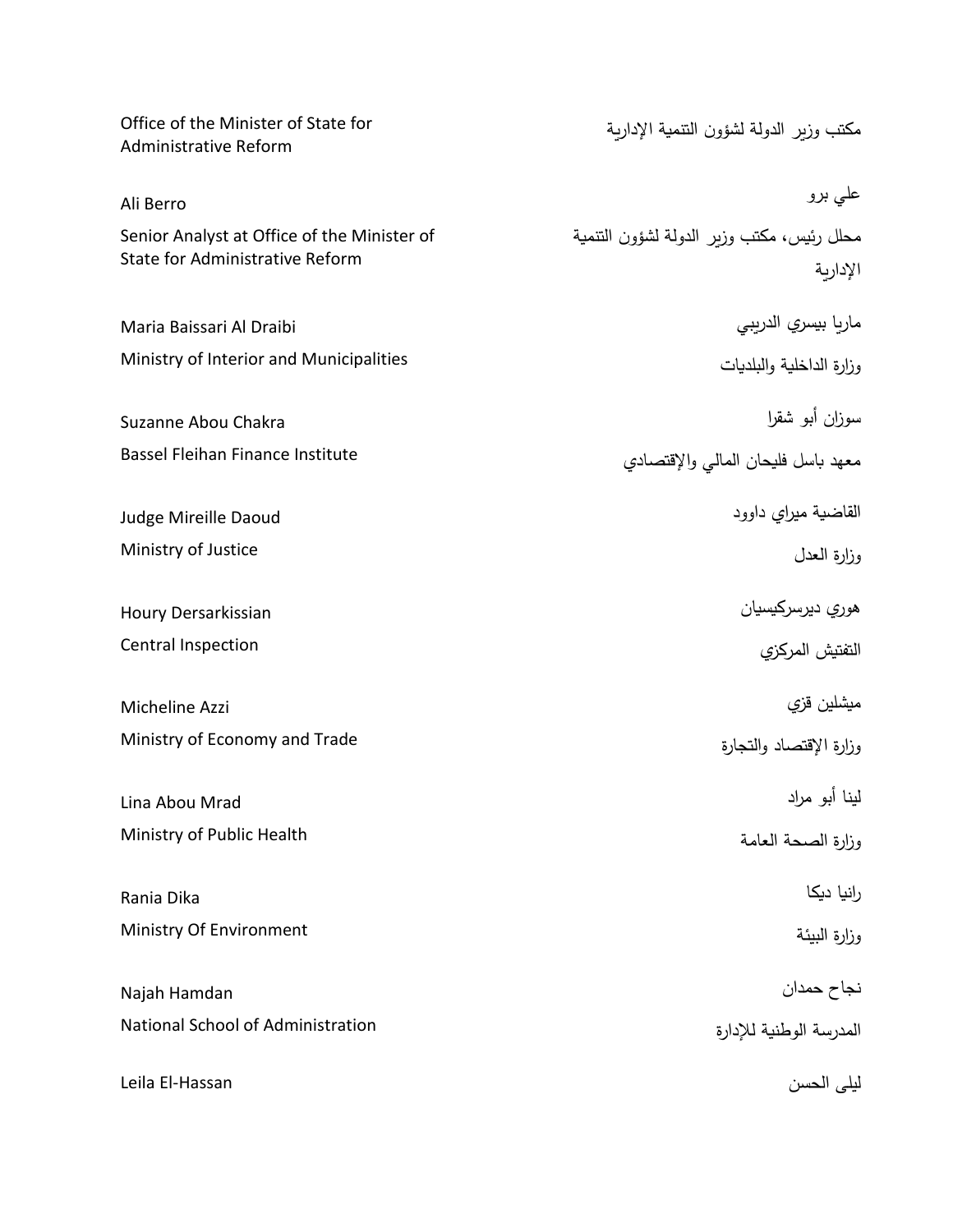| <b>National Archives Center</b>         | مؤسسة المحفوظات الوطنية               |
|-----------------------------------------|---------------------------------------|
| Aline Abou Jaoude                       | ألين أبو جودة                         |
| Lebanese Customs                        | الجمارك اللبنانية                     |
| Rouba Haydari                           | روبا حيدري                            |
| Cooperative of Government Employees     | تعاونية موظفى الدولة                  |
| Bassam Jouny                            | بسام جوني                             |
| Ministry of Industry                    | وزارة الصناعة                         |
| Hassan Barakat                          | حسن بركات                             |
| <b>Internal Security Forces</b>         | قوى الأمن الداخلي                     |
| Rita Azzi                               | ربتا قزي                              |
| National Commission for Lebanese Women  | الهيئة الوطنية لشؤون المرأة اللبنانية |
| Tonia Salameh                           | طونيا سلامة                           |
| <b>Bassel Fleihan Finance Institute</b> | معهد باسل فليحان المالي والإقتصادي    |
| Hania Hammoud                           | هانيا حمود                            |
| National Commission for Lebanese Women  | الهيئة الوطنية لشؤون المرأة اللبنانية |
| Marie Missy                             | ماري ميسي                             |
| <b>Higher Disciplinary Council</b>      | الهيئة العليا للتأديب                 |
| <b>Municipalities</b>                   | البلديات                              |
| Khaled Bou Karroum                      | خالد بوكروم                           |
| Shouf Union of Municipalities           | إتحاد بلديات الشوف                    |
| Habib Moujaes                           | حبيب مجاعص                            |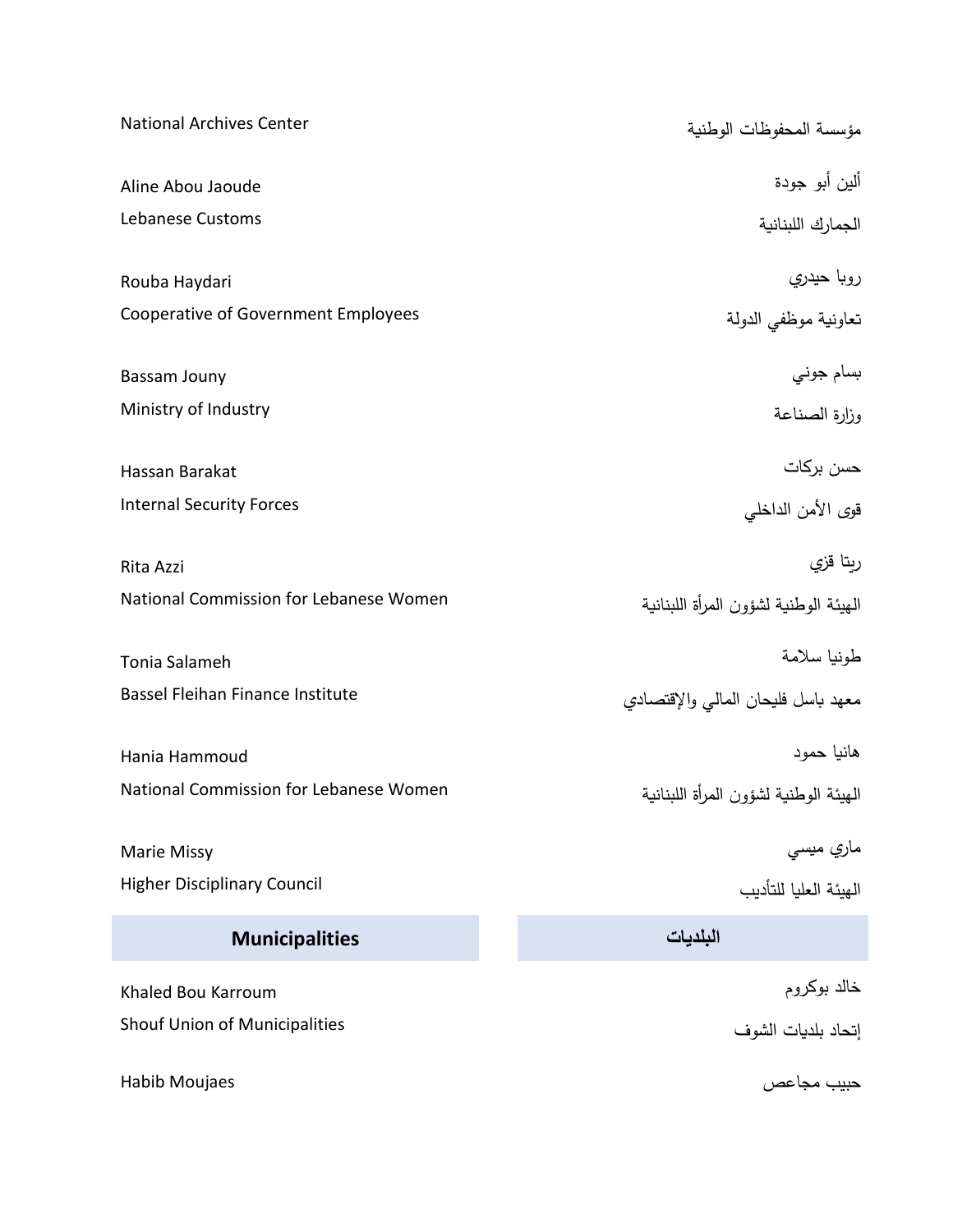| President of Municipality, Choueir                                     | رئيس بلدية الشوير                          |
|------------------------------------------------------------------------|--------------------------------------------|
| Raymond Abou Jaoudeh                                                   | ربمون أبو جودة                             |
| Municipality of Deir Al Harf, Union of<br>Municipalities of Upper Metn | بلدية دير الحرف، إتحاد بلديات المتن الأعلى |
| Bassam Ramadan                                                         |                                            |
| Barja Municipality                                                     | بسام رمضان<br>بلدية برجا                   |
| Nicolas Matar                                                          | نيكولا مطر                                 |
| Member of Municipal Council, Kaa<br>Municipality                       | عضو مجلس بلدي، بلدية القاع                 |
| Manar Obeid                                                            | منار عبيد                                  |
| Union of Dannieh Municipalities                                        | إتحاد بلديات الضنية                        |
| Rima Makki                                                             | ريما مکي                                   |
| Municipality of Douma                                                  | بلدية دوما                                 |
| Marwan Kaiss                                                           | مروان قيس                                  |
|                                                                        |                                            |
| <b>Municipality of Batloun</b>                                         | بلدية بتلون                                |
| Ralph Nader                                                            | رالف نادر                                  |
| <b>Barbara Municipality</b>                                            | بلدية البربارة                             |
| <b>Private Sector</b>                                                  | القطاع الخاص                               |
| <b>Charles Arbid</b>                                                   | شارل عربيد                                 |
| <b>Head of Economic and Social Council</b>                             | رئيس المجلس الاقتصادي والاجتماعي           |
| John Issa                                                              | جون عيسى                                   |
| Middle East University                                                 | جامعة الشرق الأوسط                         |
| <b>Civil Society</b>                                                   | المجتمع المدني                             |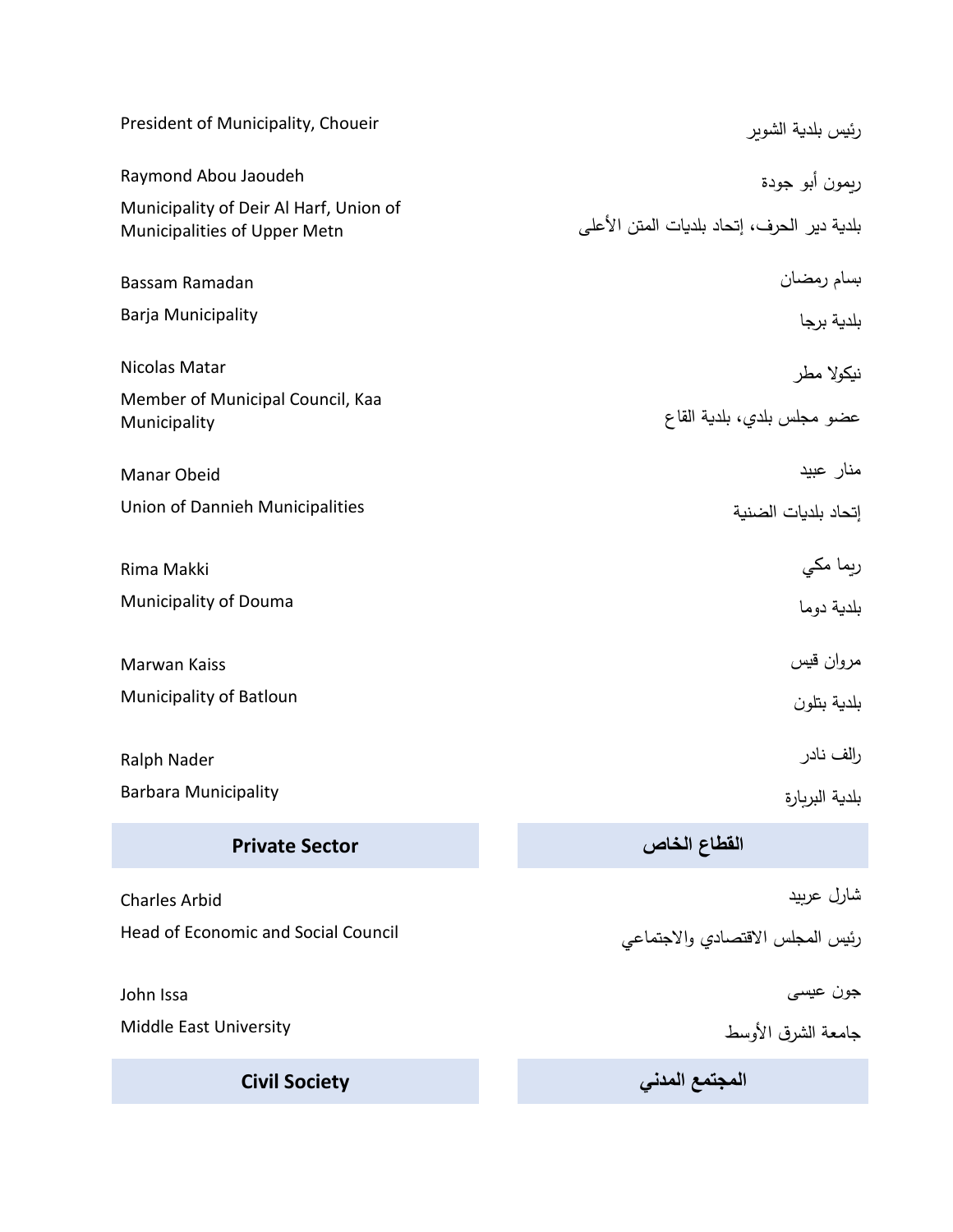| Jessica Chemali                                    | جيسيكا شمالي                          |
|----------------------------------------------------|---------------------------------------|
| Nahnoo Organization                                | جمعية نحن                             |
| Toni Mikhael                                       | طوني مخايل<br>مؤسسة مهارات            |
| <b>Maharat Foundation</b>                          |                                       |
| Layal Bahnam                                       | ليال بهنم                             |
| <b>Maharat Foundation</b>                          | مؤسسة مهارات                          |
| Gina Chammas                                       | غينا شماس                             |
| Tomorrow's Advice                                  | نصيحة الغد                            |
| <b>Assaad Thebian</b>                              | أسعد ذبيان                            |
| <b>Gherbal Initiative</b>                          | مبادرة غربال                          |
| Celine Merhej                                      | سيلين مرهج                            |
| <b>Gherbal Initiative</b>                          | مبادرة غربال                          |
| Huseein Mahdy                                      | حسين مهدي                             |
| <b>Gherbal Initiative</b>                          | مبادرة غربال                          |
| Laury Hyatayan                                     | لوري هتايان                           |
| National Natural Resources Governance<br>Institute | المعهد الوطني لإدارة الموارد الطبيعية |
| Christelle el Hayek                                | كريستال الحايك                        |
| Lebanese Oil and Gas Initiative (LOGI)             | مبادرة النفط والغاز اللبنانية         |
| Diana Kaissy                                       | ديانا قيسي                            |
| Lebanese Oil and Gas Initiative (LOGI)             | مبادرة النفط والغاز اللبنانية         |
| <b>Bruna Elias</b>                                 | برونا إلياس                           |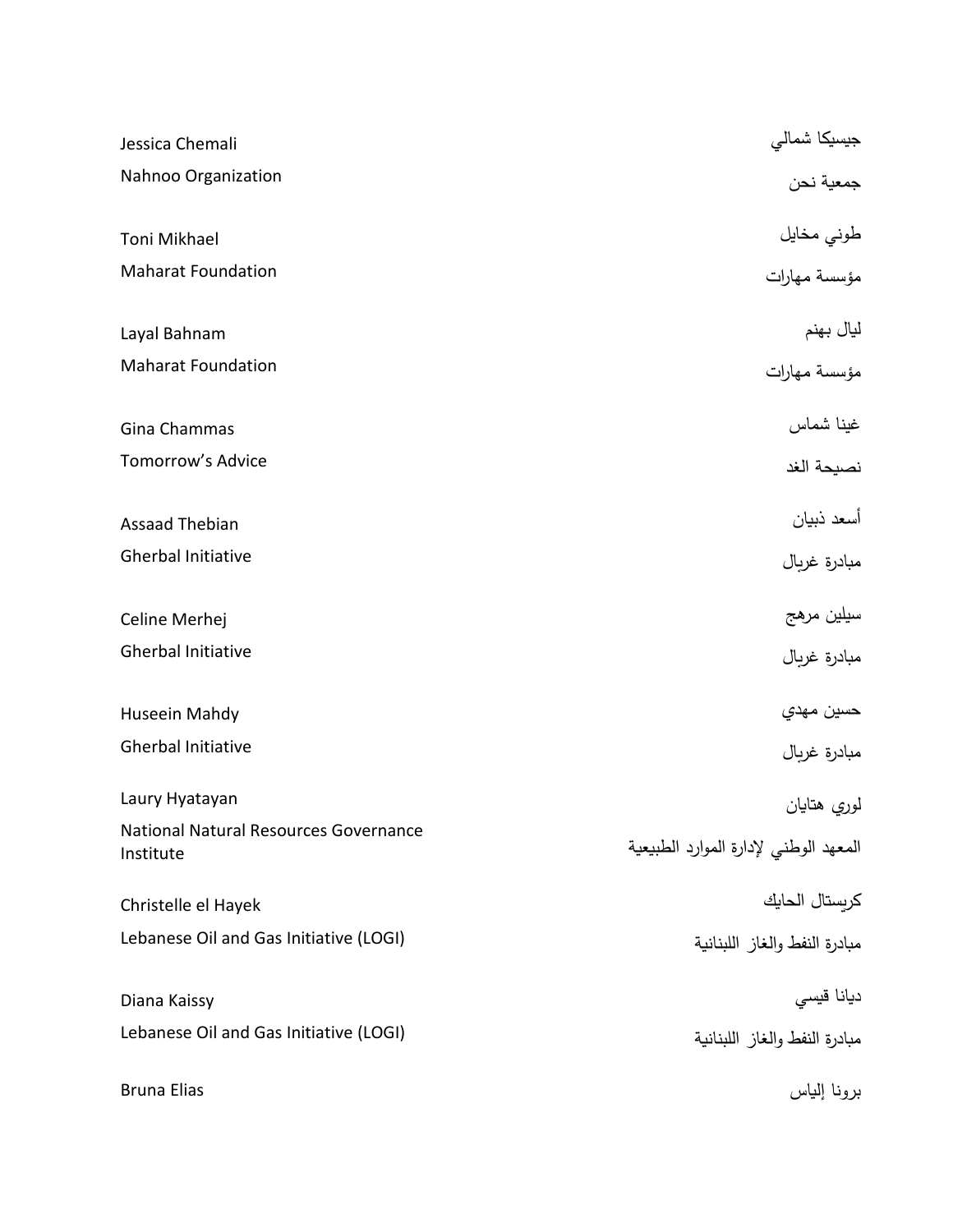| UN Global Compact - Lebanon                              | الميثاق العالمي للأمم المتحدة – الشبكة اللبنانية |
|----------------------------------------------------------|--------------------------------------------------|
| Dina Harake                                              | دينا حركة                                        |
| UN Global Compact - Lebanon                              | الميثاق العالمي للأمم المتحدة – الشبكة اللبنانية |
| Sara Issa                                                | سارة عيسى                                        |
| UN Global Compact - Lebanon                              | الميثاق العالمي للأمم المتحدة – الشبكة اللبنانية |
| Alexandra Absi                                           | أليكساندرا عبسي                                  |
| Attorney at Law                                          | محامي                                            |
| Zeina Mdaihli                                            | زينة مديحلي                                      |
| Lebanese League for Women in Business                    | الرابطة اللبنانية لسيدات الأعمال                 |
| Youmna Bouzamel                                          | يمني بوزامل                                      |
| Ghassan Moukheiber Assistant                             | مساعدة النائب السابق غسان مخيبر                  |
| Khalil Bouzidi                                           | خليل بوزبدي                                      |
| Lebanese Foundation for Permanent Civil<br>Peace         | المؤسسة اللبنانية للسلم الأهلى الدائم            |
| Mosbah Mazjoub                                           | مصباح مجذوب                                      |
| Lebanese Transparency Association                        | جمعية الشفافية اللبنانية                         |
| Joseph Abi Haidar                                        | جوزيف أبي حيدر                                   |
| Regional "Universities Against Corruption"<br>Initiative | مبادرة "جامعات ضد الفساد" الإقليمية              |
| Noor Danash                                              | نور دندش                                         |
| Regional "Universities Against Corruption"<br>Initiative | مبادرة "جامعات ضد الفساد" الإقليمية              |
| Angie Chlela                                             | أنجى شلاشلا                                      |
| Regional "Universities Against Corruption"<br>Initiative | مبادرة "جامعات ضد الفساد" الإقليمية              |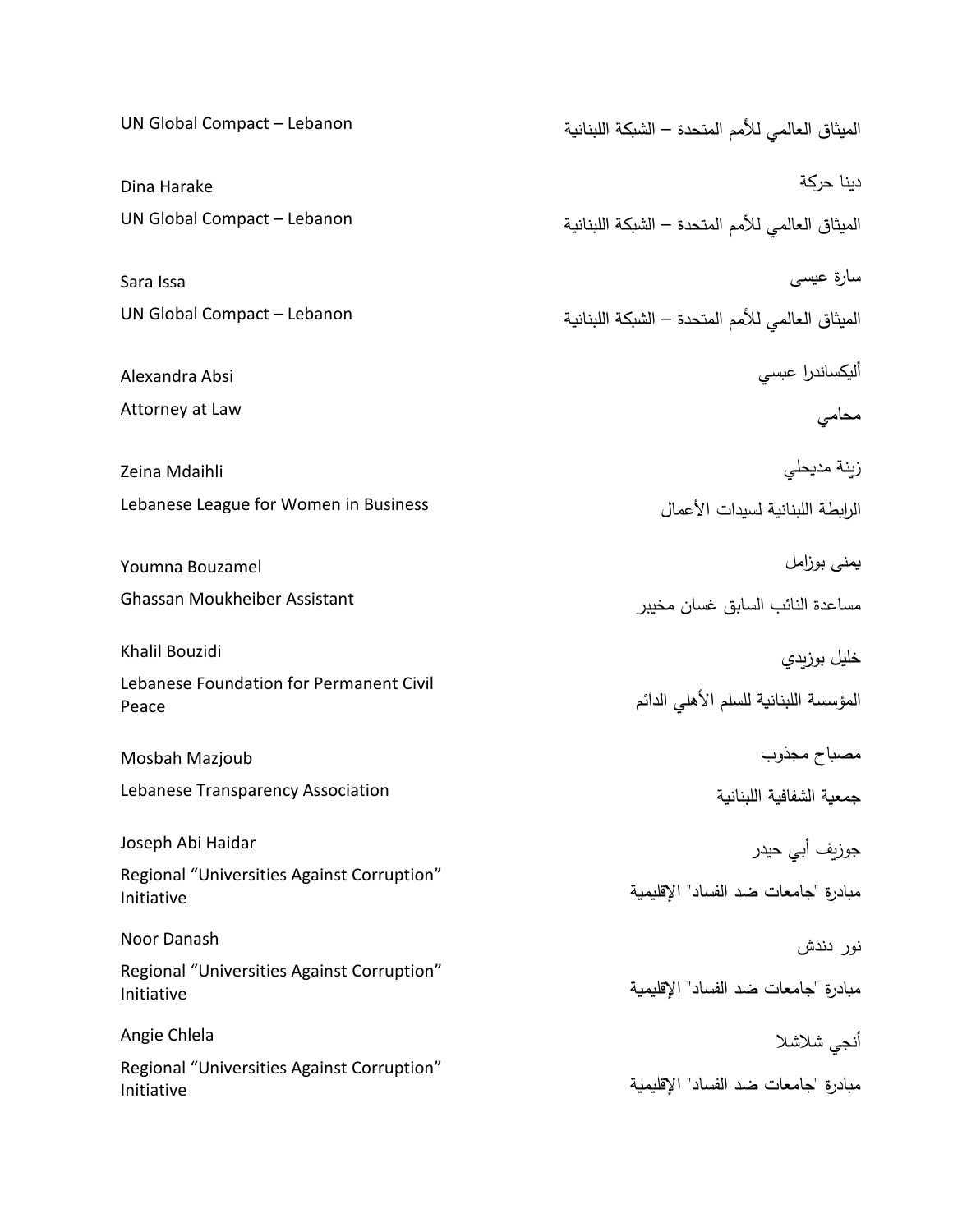| Jana Hazimeh                                             | جنى هزيمة                           |
|----------------------------------------------------------|-------------------------------------|
| Regional "Universities Against Corruption"<br>Initiative | مبادرة "جامعات ضد الفساد" الإقليمية |
| <b>Hind Chazbek</b>                                      | هند شزبك                            |
| Regional "Universities Against Corruption"<br>Initiative | مبادرة "جامعات ضد الفساد" الإقليمية |
| Rita Sawaya                                              | ربتا صوايا                          |
| Regional "Universities Against Corruption"<br>Initiative | مبادرة "جامعات ضد الفساد" الإقليمية |
| Ali Dib                                                  | على ديب                             |
| Regional "Universities Against Corruption"<br>Initiative | مبادرة "جامعات ضد الفساد" الإقليمية |
| <b>International Organizations</b>                       | منظمات دولية                        |
| Gaelle Kibranian                                         | غاييل كيبرنايان                     |
| United Nations Development Programme                     | برنامج الأمم المتحدة الإنمائي       |
| Reem Kaedbey                                             | ربم قائدبيه                         |
| United Nations Development Programme                     | برنامج الأمم المتحدة الإنمائي       |
| Diana Vartanian                                          | ديانا فرتانيان                      |
| United Nations Development Programme                     | برنامج الأمم المتحدة الإنمائي       |
| Paul Welton                                              | بول ويلتون                          |
| <b>World Bank</b>                                        | البنك الدولي                        |
| Katharina Zuegel                                         | كتاربنا زبغيل                       |
| Organization for Economic Cooperation and<br>Development | منظمة التعاون الاقتصادي والتتمية    |
| Tala Khanji                                              | تالا خانجي                          |
| Organization for Economic Cooperation and<br>Development | منظمة التعاون الاقتصادي والتتمية    |